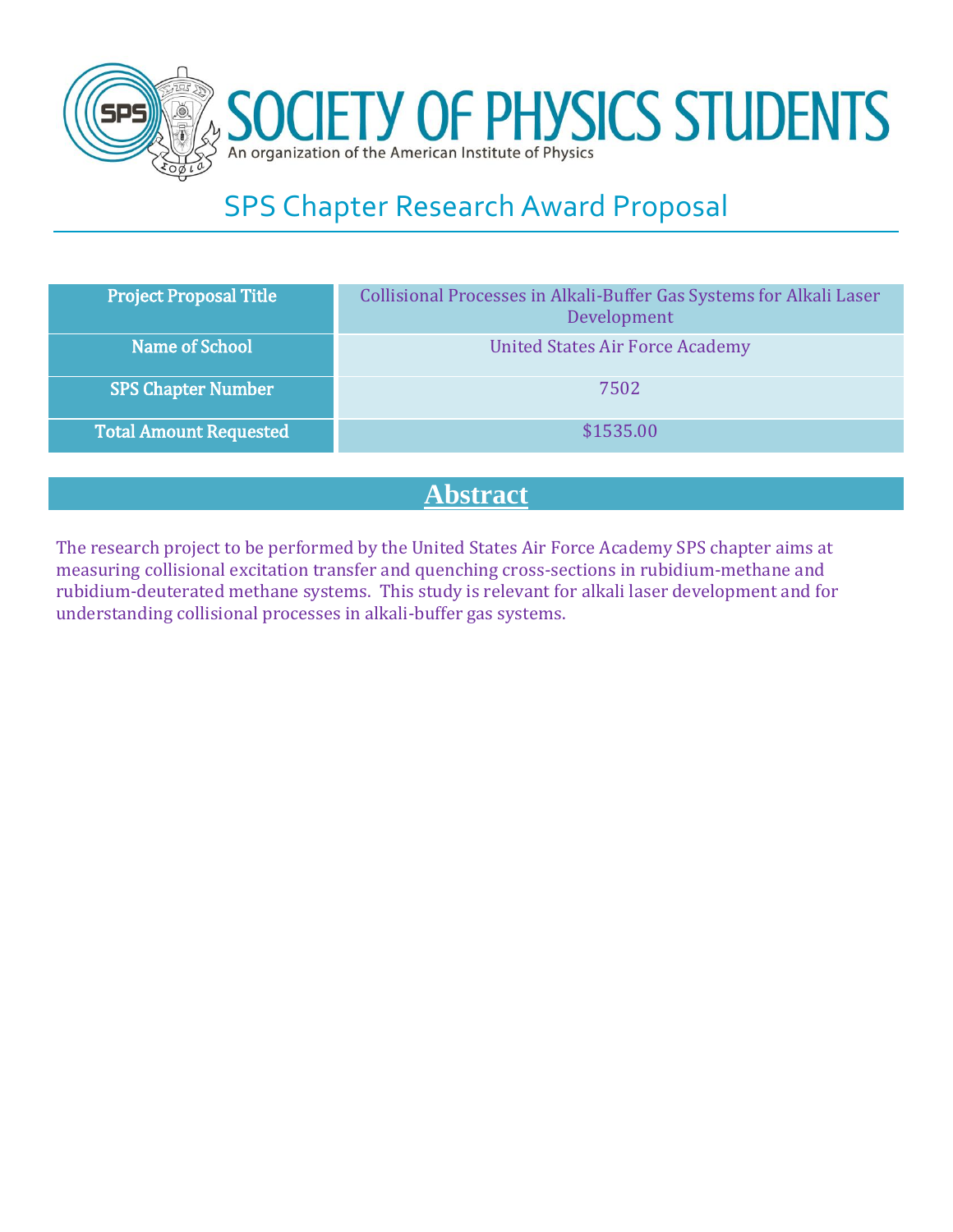### **Overview of Proposed Project**

The proposed research project aims at studying collisional processes in rubidium-buffer gas systems subjected to laser radiation. When a rubidium atom is excited from the ground state to the  $5P_{3/2}$  state by a 780 nm photon in the presence of a buffer gas, several processes can occur: (1) spontaneous (radiative) decay to the ground state and emission of a 780 nm photon (2) collisional quenching (non-radiative decay) and (3) collisional excitation transfer to the  $5P_{1/2}$  state followed by emission of a 795 nm photon.

The third process is at the heart of the operation of an alkali laser, a laser whose active medium is an alkali vapor such as rubidium, cesium or potassium. The first two processes act as losses in the laser gain medium. While the radiative decay is a natural process with rates that are well known, the other two processes depend on the alkali-buffer gas combination and are not well understood.

The goal of the proposed research project is to measure collisional excitation transfer and quenching cross-sections in rubidium-methane and rubidium-deuterated methane systems. This study is relevant for alkali laser development and for understanding collisional processes in alkali-buffer gas systems.

The proposed project will provide hands-on experience to three undergraduate students. This is particularly important at an undergraduate institution such as USAFA, as our cadets become officers in the US Air Force immediately upon graduation and are often posted to technical positions where a scientific background is extremely useful. To provide undergraduates with meaningful research experience is one of the SPS National objectives that our SPS chapter fully embraces.

#### **Background for Proposed Project**

An alkali laser has the capability of delivering extremely high powers with excellent beam quality making this type of laser desirable in a variety of applications [1]. Methane  $(CH_4)$  is highly pursued as a buffer gas, due to its favorable collisional excitation transfer cross-section. However, recent experiments aimed at scaling the output laser power to higher levels showed a degradation of the laser performance over time, caused by a decrease in laser efficiency and eventually termination of laser action [2]. Further studies attributed this power degradation to thermal effects in the laser gain medium due to collisional quenching [3]. Other studies hinted at deuterated methane  $(CD_4)$  being a better candidate than  $CH_4$  due to its lower collisional quenching cross-section [4]. Large uncertainties associated with excitation transfer and quenching cross-sections on the order of 15% and 30-50%, respectively, were reported [4]. It is also interesting to note that some estimates of the collisional excitation transfer cross-section are inferred from the performance of the alkali laser under various experimental conditions (buffer gas pressure and temperature) and not directly measured [5].

The proposed project entails measuring these cross-sections with high precision. We have previously measured the excitation transfer cross-section in Rb-He with a 2% uncertainty [6]. This is another alkalibuffer gas combination pursued, since quenching is essentially negligible, even though the excitation transfer cross-section is not as high. We reported the first time observation of a quadratic dependence of the collisional excitation transfer rate on the buffer gas pressure (previously believed to be linear) and we interpreted this enhancement as being due to three-body collisions between one Rb and two He atoms [7]. We also reported the first experimental study of the temperature variation of the three-body transfer rate and developed a theoretical model to explain our experimental results [8]. To further test our model and better understand the three-body process we are currently investigating buffer gas mixtures such as He-Ar and He-Xe.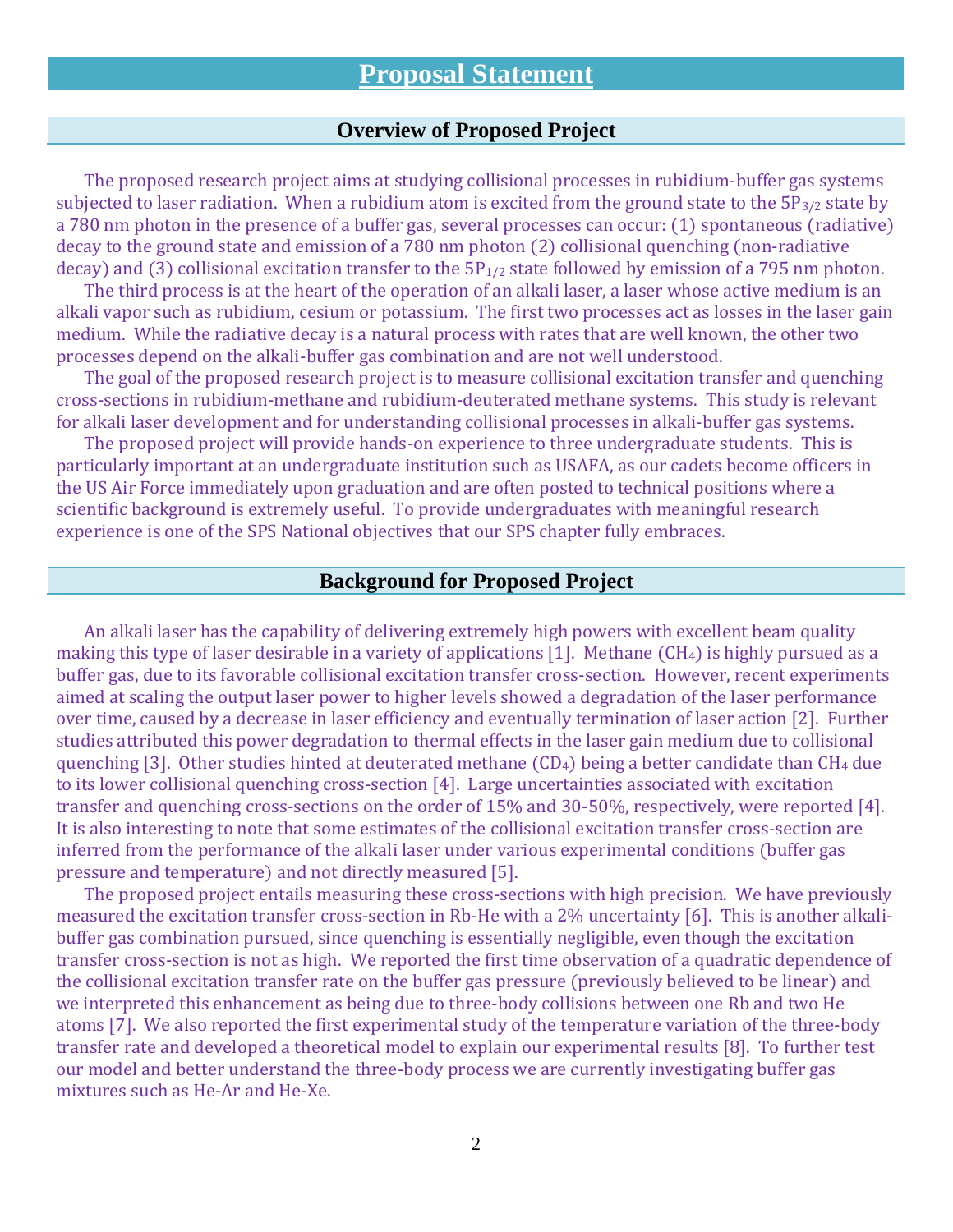### **Expected Results**

The goal of the proposed research project is to determine collisional excitation transfer and quenching cross-sections in Rb-CH<sub>4</sub> and Rb-DH<sub>4</sub> systems. As described in detail below, this will be accomplished by measuring the collisional excitation transfer and quenching rates as a function of the buffer gas pressure and fitting the data to known functional forms to extract the desired cross-sections.

#### **Description of Proposed Research - Methods, Design, and Procedures**

In the experiment, a self-mode-locking Ti:Sapphire laser creates ultrafast laser pulses at 780 nm which excite Rb atoms to the  $5P_{3/2}$  state. These Rb atoms collide with a buffer gas, either CH<sub>4</sub> or CD<sub>4</sub>, at a given pressure. The buffer gas facilitates a transition from the  $5P_{3/2}$  state to the  $5P_{1/2}$  state and the resulting photons (795 nm) are detected by a photomultiplier tube. These fluorescence photons are recorded as a function of time by a time-to-digital converter.

The time evolution of the  $5P_{3/2}$  state population after termination of the laser pulse is described by the following rate equation:

$$
\frac{dn_2}{dt} = -(\gamma_2 + R_{21} + Q_2)n_2 + R_{12}n_1
$$

where  $n_2$  is the population of the 5P<sub>3/2</sub> state,  $n_1$  is the population of the 5P<sub>1/2</sub> state,  $\gamma_2$  is the spontaneous decay rate of the 5P<sub>3/2</sub> state,  $R_{21}$  is the collisional transfer rate from the 5P<sub>3/2</sub> state to the 5P<sub>1/2</sub> state,  $R_{12}$ is the collisional transfer rate from the  $5P_{1/2}$  state to the  $5P_{3/2}$  state, and  $Q_2$  is the collisional quenching rate of the  $5P_{3/2}$  state. The  $5P_{1/2}$  state population is modeled by a similar rate equation. Solving the coupled differential equations gives a solution in the form of a double exponential:

$$
n_1(t) = Ae^{s_+t} + Be^{s_-t}
$$

where A, B,  $s_+$  and  $s_-$  are coefficients depending on  $\gamma$ , R, and Q. By fitting the data we collected to this functional form and knowing  $\gamma$ , we can then determine R and Q at that pressure. An example data set obtained for 500 Torr of He is shown in Fig. 1.

The rising portion of the curve is due to collisional excitation transfer, while the decay portion is due to spontaneous decay. For inert gasses such as He, quenching is essentially negligible, but becomes important in molecular systems such as  $CH_4$  or  $CD_4$ , due to extra degrees of freedom. Quenching in this case results in a faster decay to the ground state.

The experiment will be repeated for various buffer gas pressures up to 100 Torr. The collisional excitation transfer  $R$  and quenching  $Q$  rates thus determined will be plotted as a function of the buffer gas pressure. The slope of each curve will determine the respective cross-section.



Fig. 1. Rb fluorescence due to collisional excitation transfer in 500 Torr of He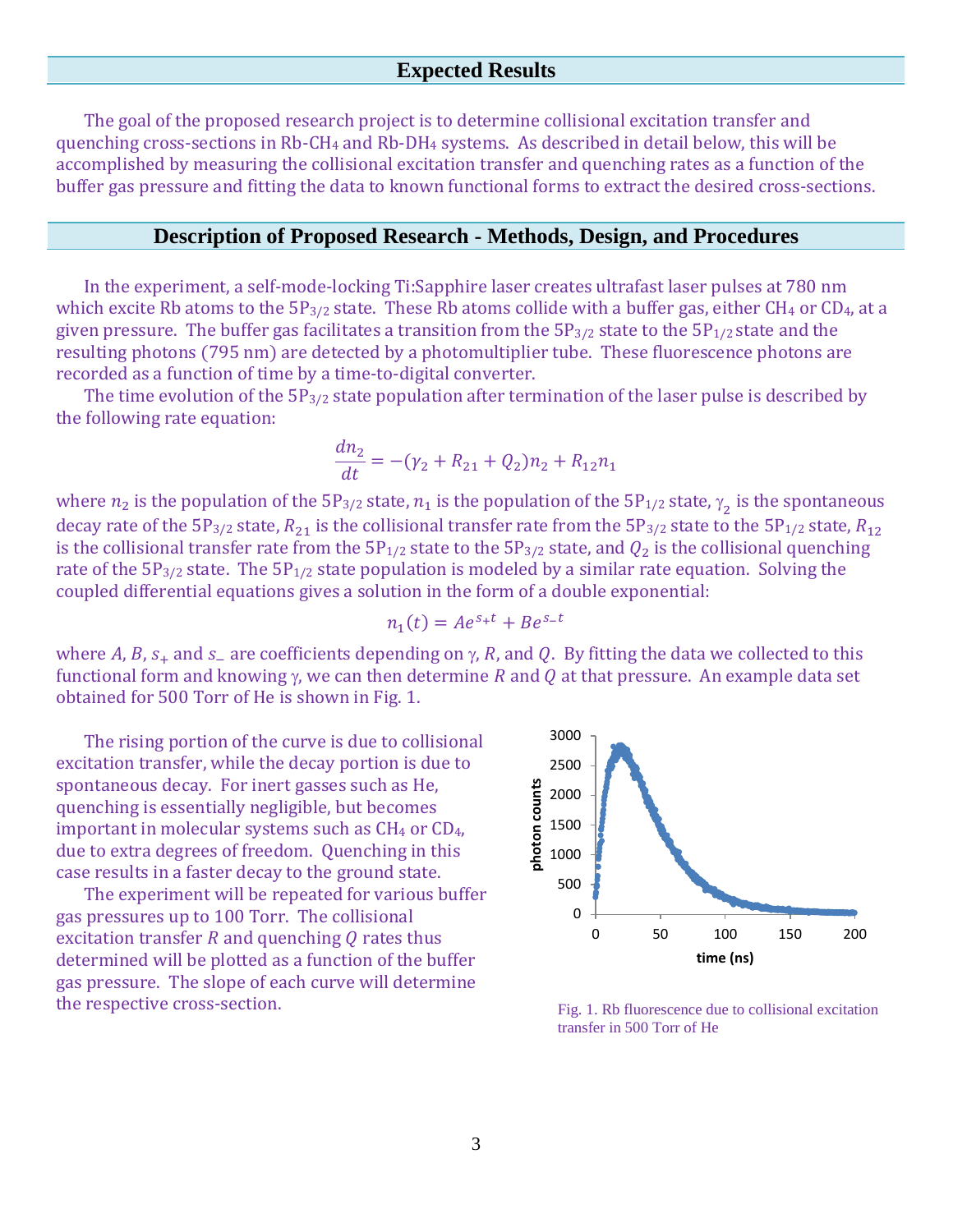### **Plan for Carrying Out Proposed Project**

- Personnel Cadet First Class Jeremiah Wells will be the leader of the proposed research project. He is a senior physics major with a concentration in "Lasers and Optics" and an SPS member. Two junior physics majors will be involved in this project. They will work under the supervision of C1C Wells during the spring semester and they will ensure the continuity of the project once C1C Wells graduates in May 2017. One of the two juniors is currently an SPS member and it is expected that the other one will join SPS National as well.
- Expertise C1C Wells is currently working on a research project involving measurements of collisional fine-structure excitation transfer cross-sections in Rb-inert buffer gas mixtures such as He-Ar and He-Xe. The proposed project will use the same experimental setup that C1C Wells is familiar with. He has experience with the operation of the mode-locked laser, the vacuum, photon detection and LabView-based data acquisition systems, as well as the data analysis.
- Research space The research project will be carried out in the Laser and Optics Research Center (LORC) at the US Air Force Academy. The experimental setup is already in place in one of the research laboratories designated for this purpose.
- Contributions of faculty advisors or the department Dr. Alina Gearba, the SPS faculty advisor, and Dr. Jerry Sell, a research scientist in the LORC, will serve as project mentors. They have extensive experience with lasers and optics and published three papers on this topic. The LORC will provide the laboratory space and the experimental setup.

## **Project Timeline**

There will be a learning curve for the new project members to become familiar with the apparatus and the technique, but nevertheless, we expect to adhere to the following timeline:

- Mid-May 2017 methane study completed
- May 31, 2017 interim report submitted
- June 5-9, 2017 results disseminated at the Annual Meeting of the Division of Atomic, Molecular and Optical Physics of the APS in Sacramento, CA
- Mid-August 2017 manuscript submitted for publication describing the methane study
- October 27-28, 2017 results disseminated at the Annual Meeting of the Four Corners of the APS in Fort Collins, CO
- Mid-December 2017 deuterated methane study completed
- December 31, 2017 final report submitted
- Mid-March 2018 manuscript submitted for publication describing the deuterated methane study